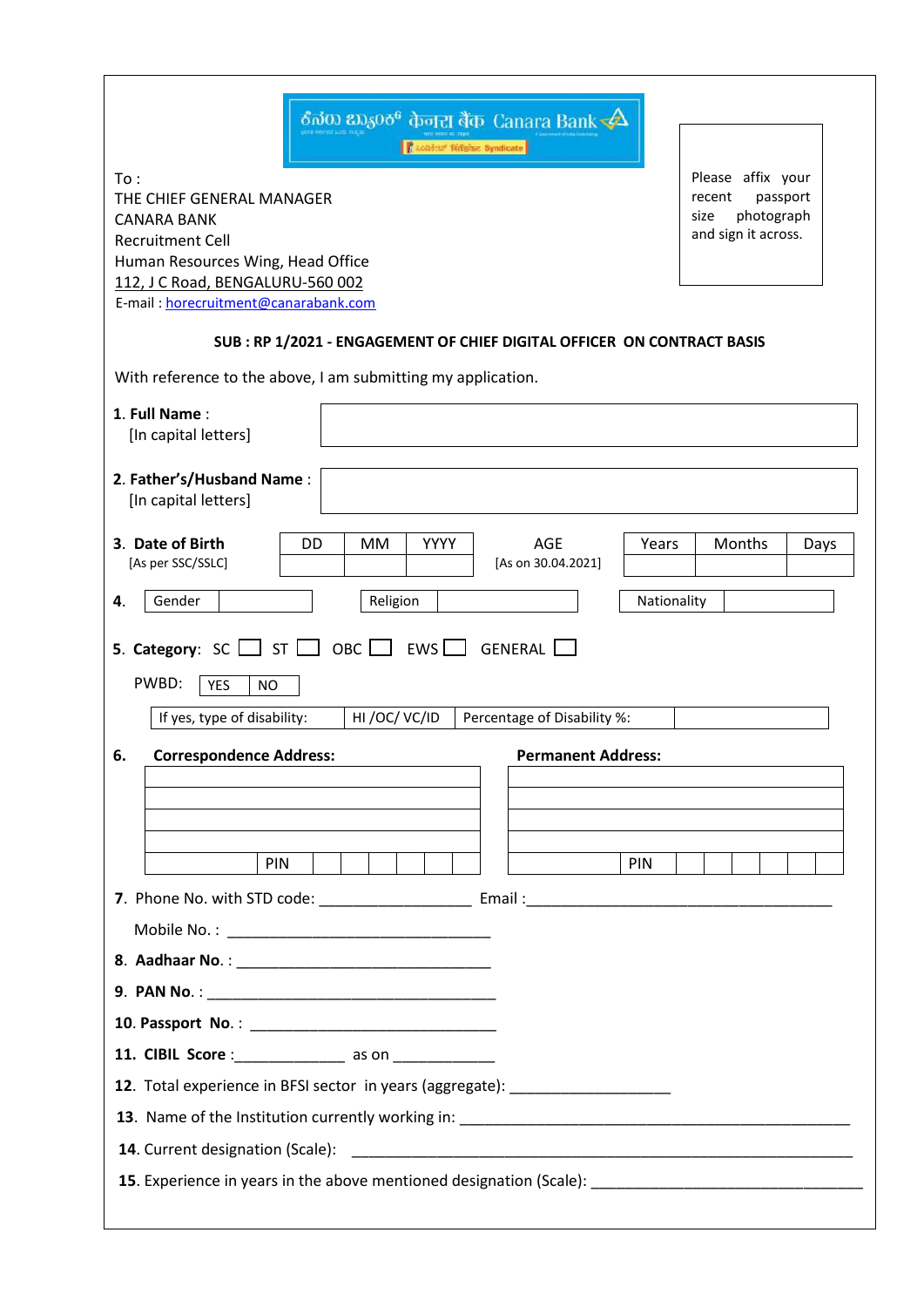|                                                                                                    |              | $PAGE - 2$                                                                                                                                                                                                                                                                                                     |                           |                           |  |
|----------------------------------------------------------------------------------------------------|--------------|----------------------------------------------------------------------------------------------------------------------------------------------------------------------------------------------------------------------------------------------------------------------------------------------------------------|---------------------------|---------------------------|--|
|                                                                                                    |              | 16. Experience in years in Digital Products & Project Management : ________                                                                                                                                                                                                                                    |                           |                           |  |
|                                                                                                    |              |                                                                                                                                                                                                                                                                                                                |                           |                           |  |
| (b) Languages Known                                                                                |              |                                                                                                                                                                                                                                                                                                                |                           |                           |  |
|                                                                                                    |              | Read<br>Write                                                                                                                                                                                                                                                                                                  | <b>Speak</b>              |                           |  |
|                                                                                                    |              |                                                                                                                                                                                                                                                                                                                |                           |                           |  |
|                                                                                                    |              |                                                                                                                                                                                                                                                                                                                |                           |                           |  |
| 18. Knowledge in Computers:                                                                        |              |                                                                                                                                                                                                                                                                                                                |                           |                           |  |
| Proficient:                                                                                        | YES / NO     |                                                                                                                                                                                                                                                                                                                | <b>Working Knowledge:</b> | YES / NO                  |  |
| 20. Whether the applicant has undergone any disciplinary proceedings during his/her service in the |              |                                                                                                                                                                                                                                                                                                                |                           |                           |  |
|                                                                                                    |              | previous / current employer(s) & if so, furnish details:<br>21. Is there any case pending with CBI or Other Law enforcement agencies / Is the candidate facing any<br>criminal charges or investigation? If so, furnish details:<br>22. Any other Information: (Candidate can use separate sheet, if required) |                           |                           |  |
|                                                                                                    |              |                                                                                                                                                                                                                                                                                                                |                           |                           |  |
| <b>Payment Date</b>                                                                                | Amount paid* | <b>Transaction Reference ID</b>                                                                                                                                                                                                                                                                                |                           | Mode of payment           |  |
| 23. Application Fee (Non-refundable) Details:                                                      |              |                                                                                                                                                                                                                                                                                                                | <b>NEFT</b>               | <b>UPI</b><br><b>IMPS</b> |  |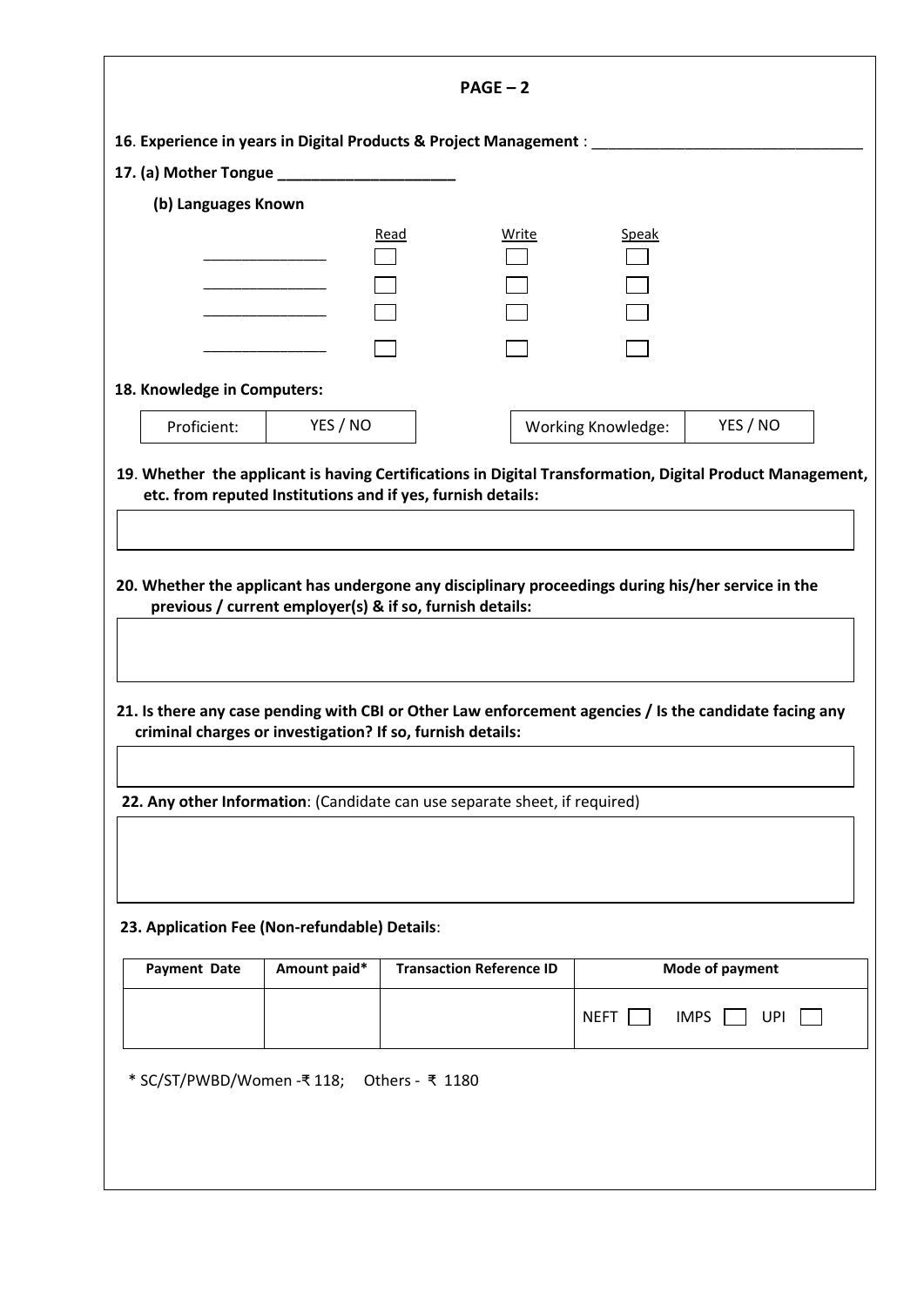| D<br><b>AG</b> |  |
|----------------|--|
|----------------|--|

## **24. Educational Qualification** [As on 30.04.2021]:

| Qualification                                              | <b>Stream</b><br>(if applicable) | University / Institution                                                                                                                                                                                                         | Month & year<br>of passing | % of Marks/C.G.P.A/G.P.A |
|------------------------------------------------------------|----------------------------------|----------------------------------------------------------------------------------------------------------------------------------------------------------------------------------------------------------------------------------|----------------------------|--------------------------|
| Graduation<br>(B.E./ B.Tech)                               |                                  |                                                                                                                                                                                                                                  |                            |                          |
| <b>Post-Graduation</b><br>(MBA)                            |                                  |                                                                                                                                                                                                                                  |                            |                          |
| <b>Certification in Project</b><br><b>Management (PMP)</b> |                                  |                                                                                                                                                                                                                                  |                            |                          |
| Any other qualifications/<br><b>Certifications</b>         |                                  | $\mathbf{r}$ and the contract of the contract of the contract of the contract of the contract of the contract of the contract of the contract of the contract of the contract of the contract of the contract of the contract of |                            |                          |

\* **wherever there is a C.G.P.A/G.P.A awarded by any University the same has to be converted into equivalent percentage terms**

**25. Work Experience Details:** (Candidate can use separate sheet, if required)

| <b>Name of the Ogranisation</b>                                                                                | Designation | <b>Number</b><br>of Years<br>of service | <b>From Date</b> | <b>To Date</b> | Department(s)<br>worked in | Responsibilities, in brief | Reasons for leaving the job |
|----------------------------------------------------------------------------------------------------------------|-------------|-----------------------------------------|------------------|----------------|----------------------------|----------------------------|-----------------------------|
|                                                                                                                |             |                                         |                  |                |                            |                            |                             |
|                                                                                                                |             |                                         |                  |                |                            |                            |                             |
|                                                                                                                |             |                                         |                  |                |                            |                            |                             |
| Note: Start from Present Employer. Self-attested Photocopies of qualification & experience are to be enclosed. |             |                                         |                  |                |                            |                            |                             |